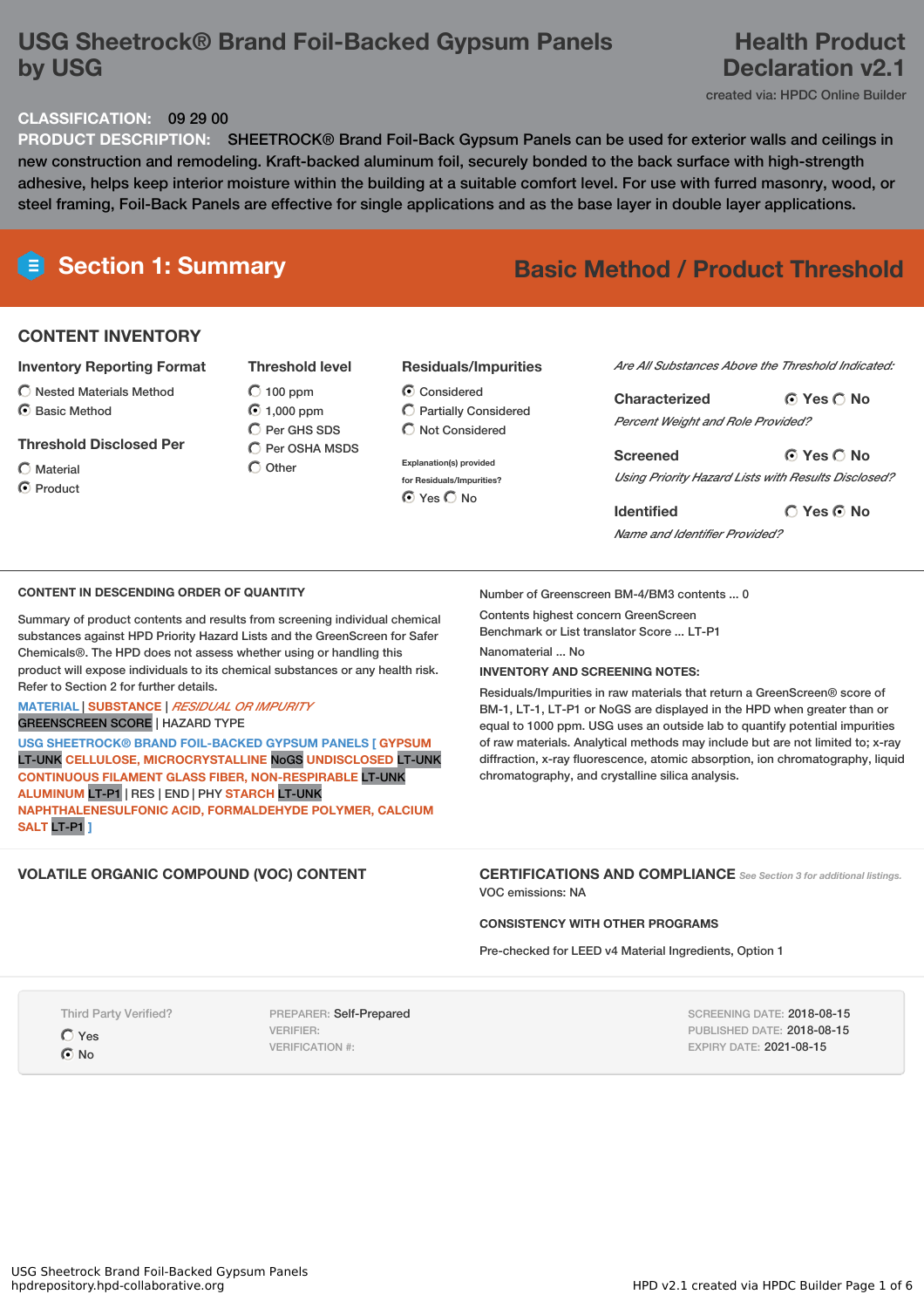This section lists contents in a product based on specific threshold(s) and reports detailed health information including hazards. This *HPD uses the inventory method indicated above, which is one of three possible methods:*

- *Basic Inventory method with Product-level threshold.*
- *Nested Material Inventory method with Product-level threshold*
- *Nested Material Inventory method with individual Material-level thresholds*

Definitions and requirements for the three inventory methods and requirements for each data field can be found in the HPD Open *Standard version 2.1, available on the HPDC website at: www.hpd-collaborative.org/hpd-2-1-standard*

#### **USG SHEETROCK® BRAND FOIL-BACKED GYPSUM PANELS**

**PRODUCT THRESHOLD: 1000 ppm RESIDUALS AND IMPURITIES CONSIDERED: Yes** 

RESIDUALS AND IMPURITIES NOTES: Raw materials in this product may contain trace amounts of respirable crystalline silica. Testing has shown exposures to respirable crystalline silica are not expected to exceed the OSHA Permissible Exposure Level (PEL) during the normal use of this product. See the SDS on usg.com for occupational exposure information. No Residuals or Impurities are expected to be present at or above the 1000 ppm threshold that return a GreenScreen® score of BM-1, LT-1, LT-P1 or NoGS.

OTHER PRODUCT NOTES: Manufactured at Plaster City, CA.

|                                         |          |                 | ID: <b>13397-24-5</b> |
|-----------------------------------------|----------|-----------------|-----------------------|
| GS: LT-UNK                              | RC: None | NANO: <b>No</b> | ROLE: Core            |
| AGENCY(IES) WITH WARNINGS:              |          |                 |                       |
| No warnings found on HPD Priority lists |          |                 |                       |
|                                         |          |                 |                       |

SUBSTANCE NOTES: No Residuals or Impurities are expected to be present at or above the 1000 ppm threshold that return a GreenScreen® score of BM-1, LT-1, LT-P1 or NoGS.

| <b>CELLULOSE, MICROCRYSTALLINE</b> |                            |                                         |          |                    | ID: 9004-34-6 |
|------------------------------------|----------------------------|-----------------------------------------|----------|--------------------|---------------|
| %: $3,0000 - 8,0000$               | GS: NoGS                   | RC: Both                                | NANO: No | ROLE: Paper facing |               |
| <b>HAZARDS:</b>                    | AGENCY(IES) WITH WARNINGS: |                                         |          |                    |               |
| None Found                         |                            | No warnings found on HPD Priority lists |          |                    |               |

SUBSTANCE NOTES: No Residuals or Impurities are expected to be present at or above the 1000 ppm threshold that return a GreenScreen® score of BM-1, LT-1, LT-P1 or NoGS.

# **UNDISCLOSED** %: **0.2000 - 0.5000** GS: **LT-UNK** RC: **None** NANO: **No** ROLE: **Foil Adhesive** HAZARDS: AGENCY(IES) WITH WARNINGS: None Found No warnings found on HPD Priority lists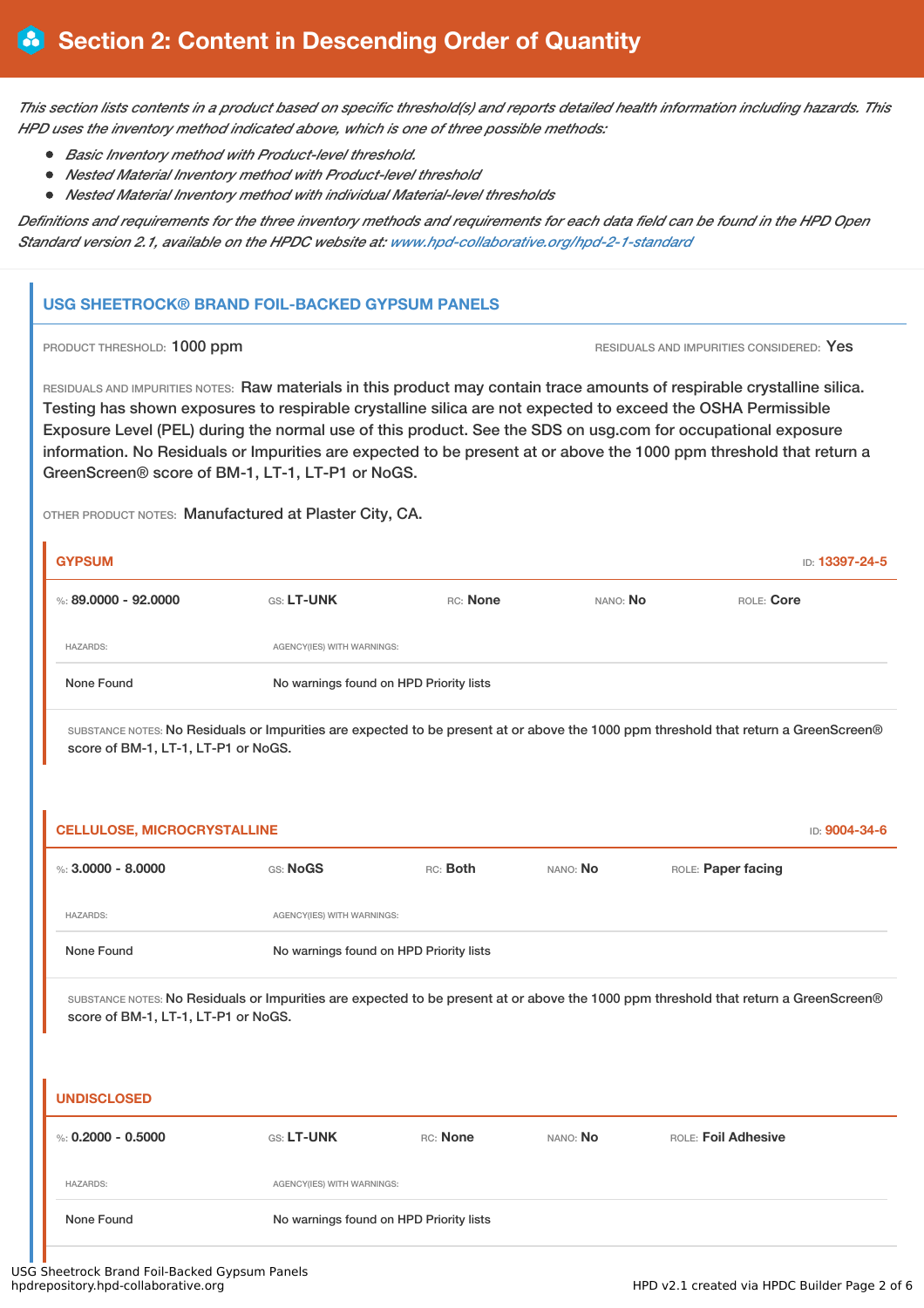SUBSTANCE NOTES: Proprietary ingredient. No Residuals or Impurities are expected to be present at or above the 1000 ppm threshold that return a GreenScreen® score of BM-1, LT-1, LT-P1 or NoGS. Not on the Living Building Challenge™ (LBC) Red List Chemical Guide (Version 3.1).

| <b>CONTINUOUS FILAMENT GLASS FIBER, NON-RESPIRABLE</b> |                                         |          | ID: 65997-17-3 |                   |
|--------------------------------------------------------|-----------------------------------------|----------|----------------|-------------------|
| %: 0.1000 - 0.5000                                     | <b>GS: LT-UNK</b>                       | RC: None | NANO: No       | ROLE: Reinforcing |
| <b>HAZARDS:</b>                                        | AGENCY(IES) WITH WARNINGS:              |          |                |                   |
| None Found                                             | No warnings found on HPD Priority lists |          |                |                   |

SUBSTANCE NOTES: Continuous filament glass fibers is used in the manufacturing of this product are not respirable. Additionally, IARC (International Agency for Research on Cancer), NTP (US National Toxicology Program) and OSHA (US Occupational Safety and Health Administration) do not list continuous filament glass fibers as a carcinogen. No Residuals or Impurities are expected to be present at or above the 1000 ppm threshold that return a GreenScreen® score of BM-1, LT-1, LT-P1 or NoGS.

| <b>ALUMINUM</b>            |                                              |          |                                                     | ID: 7429-90-5                                          |  |  |
|----------------------------|----------------------------------------------|----------|-----------------------------------------------------|--------------------------------------------------------|--|--|
| %: $0.1000 - 0.7000$       | $G.S.$ LT-P1                                 | RC: None | NANO: No                                            | ROLE: Vapor barrier                                    |  |  |
| <b>HAZARDS:</b>            | AGENCY(IES) WITH WARNINGS:                   |          |                                                     |                                                        |  |  |
| <b>RESPIRATORY</b>         | AOEC - Asthmagens                            |          | only                                                | Asthmagen (ARs) - sensitizer-induced - inhalable forms |  |  |
| <b>ENDOCRINE</b>           | <b>TEDX - Potential Endocrine Disruptors</b> |          |                                                     | <b>Potential Endocrine Disruptor</b>                   |  |  |
| PHYSICAL HAZARD (REACTIVE) | EU - GHS (H-Statements)                      |          | H228 - Flammable solid                              |                                                        |  |  |
| PHYSICAL HAZARD (REACTIVE) | EU - GHS (H-Statements)                      |          | H250 - Catches fire spontaneously if exposed to air |                                                        |  |  |
| PHYSICAL HAZARD (REACTIVE) | EU - GHS (H-Statements)                      |          |                                                     | H261 - In contact with water releases flammable gases  |  |  |

SUBSTANCE NOTES: This ingredient is aluminum foil and is not in a respiratory form, the hazards included from the screening tool are not applicable. No Residuals or Impurities are expected to be present at or above the 1000 ppm threshold that return a GreenScreen® score of BM-1, LT-1, LT-P1 or NoGS.

| <b>STARCH</b>                                                                                                                                                               |                                         |          |          |          |                  | ID: 9005-25-8  |
|-----------------------------------------------------------------------------------------------------------------------------------------------------------------------------|-----------------------------------------|----------|----------|----------|------------------|----------------|
| %: $0.0500 - 1.0000$                                                                                                                                                        | GS: LT-UNK                              | RC: None | NANO: No |          | ROLE: Binder     |                |
| <b>HAZARDS:</b>                                                                                                                                                             | AGENCY(IES) WITH WARNINGS:              |          |          |          |                  |                |
| None Found                                                                                                                                                                  | No warnings found on HPD Priority lists |          |          |          |                  |                |
| SUBSTANCE NOTES: No Residuals or Impurities are expected to be present at or above the 1000 ppm threshold that return a GreenScreen®<br>score of BM-1, LT-1, LT-P1 or NoGS. |                                         |          |          |          |                  |                |
| NAPHTHALENESULFONIC ACID, FORMALDEHYDE POLYMER, CALCIUM<br><b>SALT</b>                                                                                                      |                                         |          |          |          |                  | ID: 37293-74-6 |
| %: $0.0100 - 0.2000$                                                                                                                                                        | $GS: LT-P1$                             |          | RC: None | NANO: No | ROLE: Dispersant |                |

USG Sheetrock Brand Foil-Backed Gypsum Panels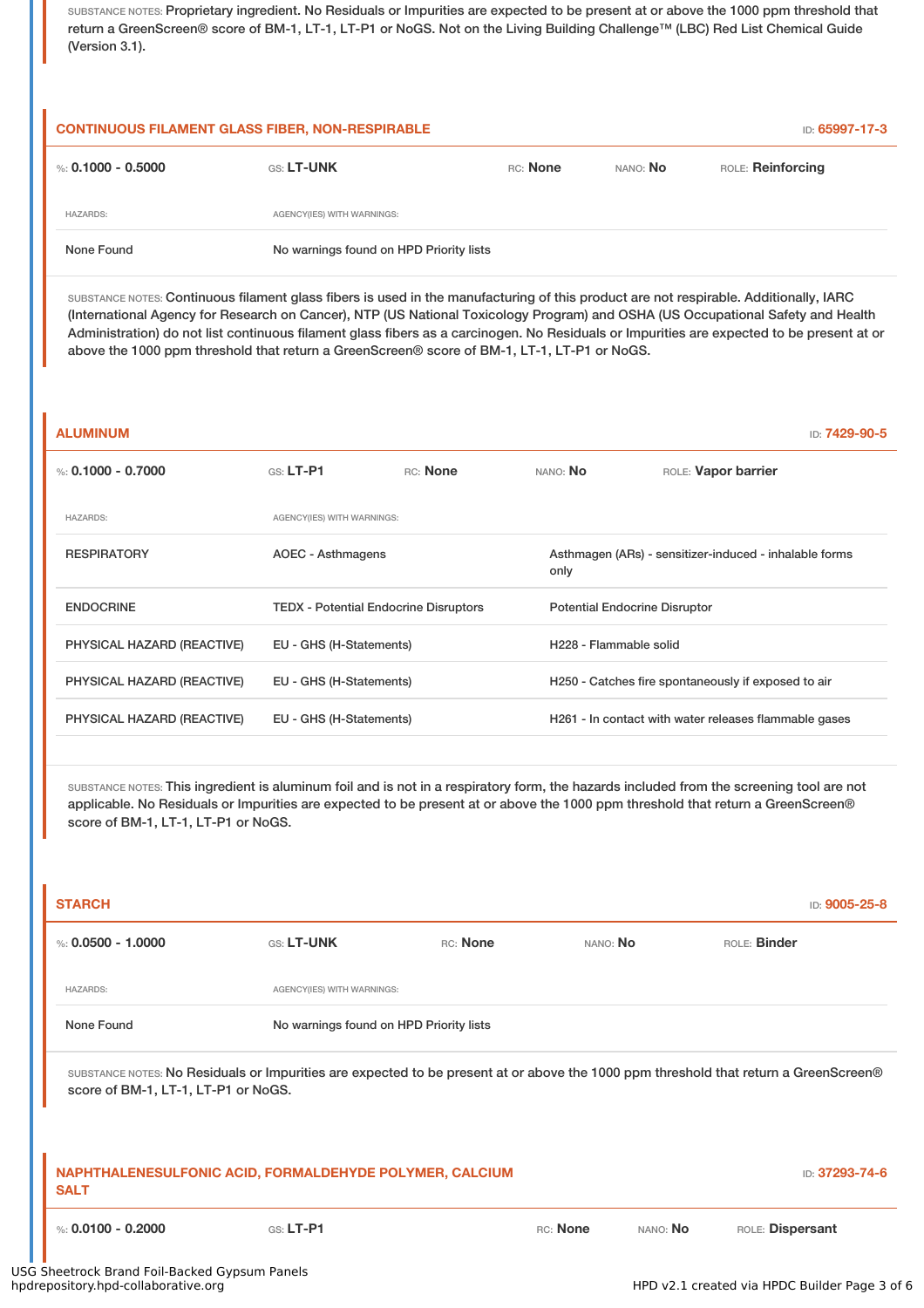None Found No warnings found on HPD Priority lists

SUBSTANCE NOTES: USG has made an effort to decrease and will ultimately replace this dispersant. No Residuals or Impurities are expected to be present at or above the 1000 ppm threshold that return a GreenScreen® score of BM-1, LT-1, LT-P1 or NoGS.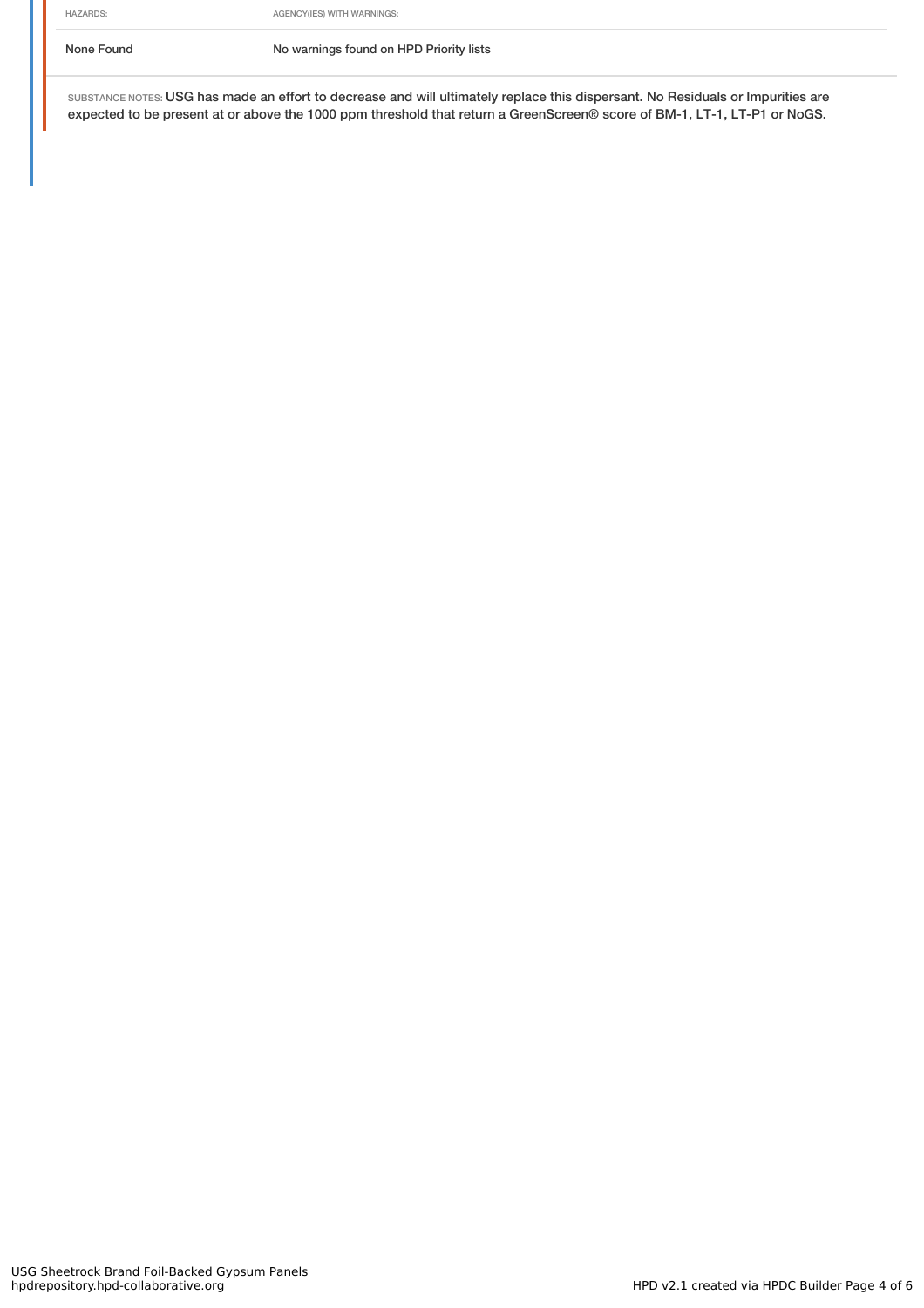This section lists applicable certification and standards compliance information for VOC emissions and VOC content. Other types of *health or environmental performance testing or certifications completed for the product may be provided.*

| <b>VOC EMISSIONS</b>                                                             | <b>NA</b>                        |                     |                      |  |
|----------------------------------------------------------------------------------|----------------------------------|---------------------|----------------------|--|
| CERTIFYING PARTY: Self-declared<br>APPLICABLE FACILITIES: NA<br>CERTIFICATE URL: | ISSUE DATE: $2018-$<br>$01 - 01$ | <b>EXPIRY DATE:</b> | CERTIFIER OR LAB: NA |  |
| CERTIFICATION AND COMPLIANCE NOTES.                                              |                                  |                     |                      |  |

**CERTIFICATION AND COMPLIANCE NOTES:** 

# **Section 4: Accessories**

This section lists related products or materials that the manufacturer requires or recommends for installation (such as adhesives or fasteners), maintenance, cleaning, or operations. For information relating to the contents of these related products, refer to their *applicable Health Product Declarations, if available.*

No accessories are required for this product.

# **Section 5: General Notes**

Ingredient specific notes are included in Section 2.